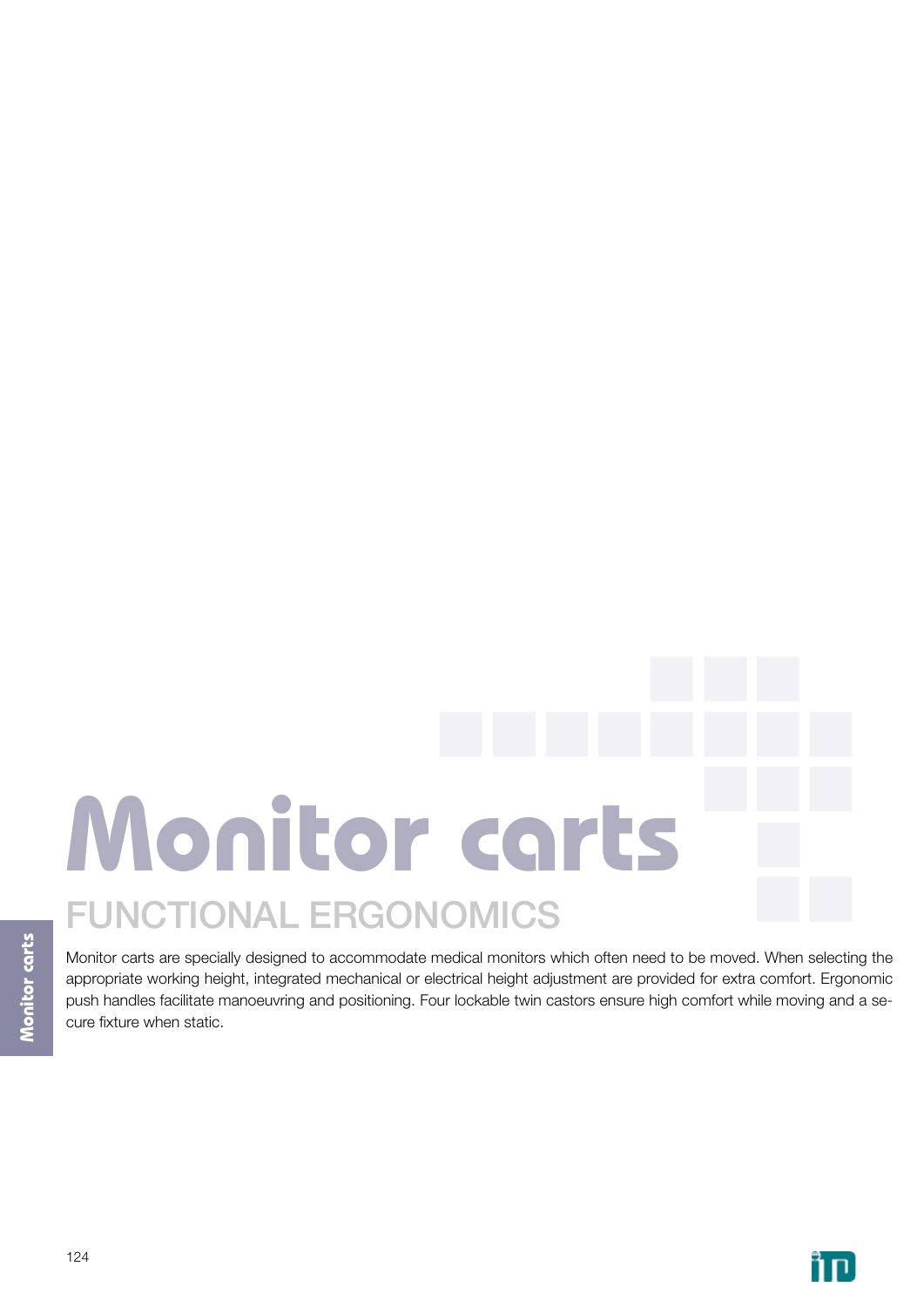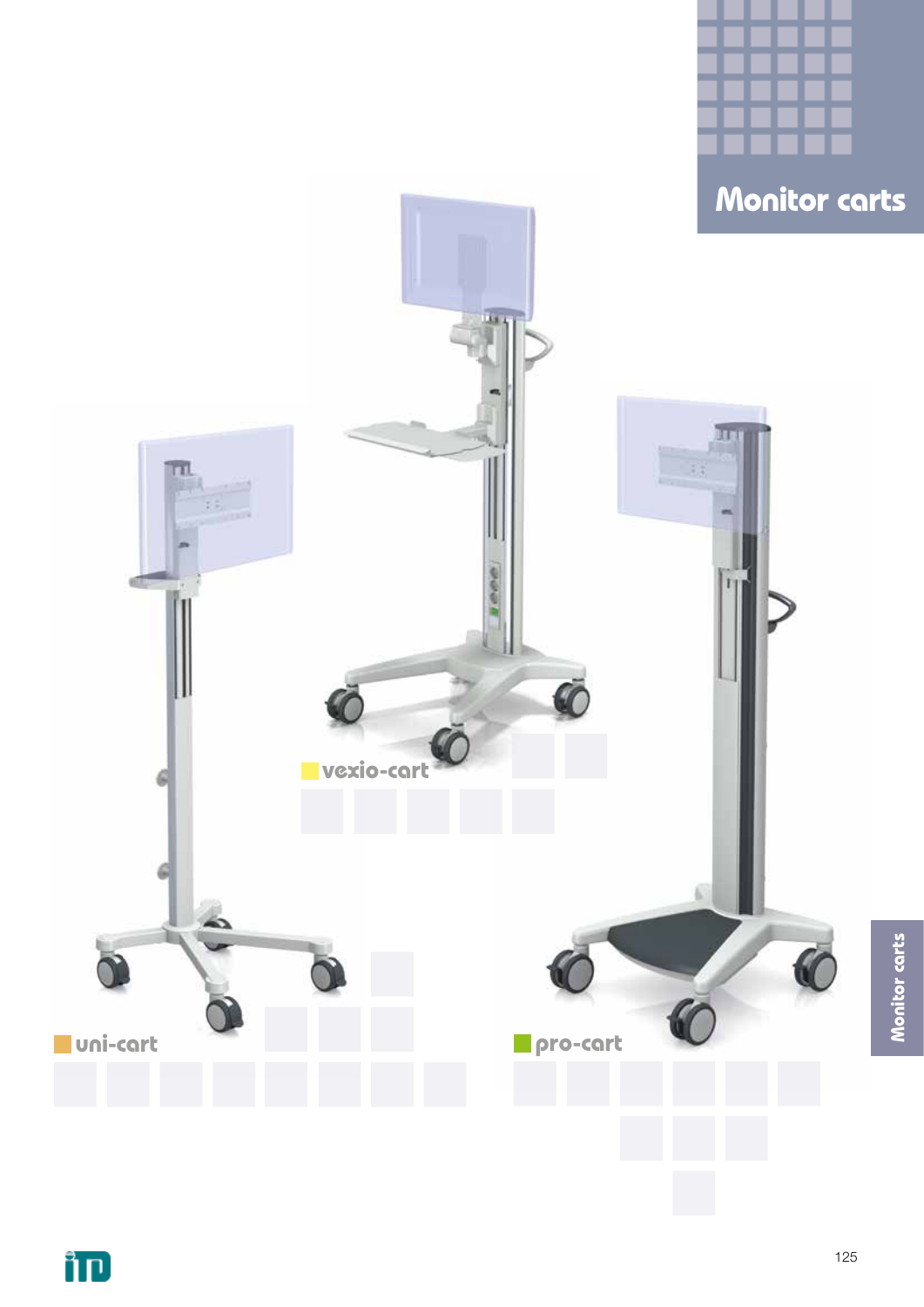# MONITOR CARTS **uni-cart**





### **uni-cart** monitor cart with mechanical height adjustment

#### Equipment cart, 47 U (Total height: 1685 mm), fitted with:

- 1 basic frame with 4 lockable twin castors Ø 100 mm
- 1 mechanical height adjustment

Installation height: 47 U (1504 mm)

Scope of delivery: assembled

Decorative trims: push handle: see <sup>1) 2)</sup>

- 1 monitor holder, tiltable with VESA 100 / 200 / 300 adaptation up to 14 kg / 30.8 lbs
- 1 counterweight set
- 2 cable winders, rear
- 1 push handle, rear

Load capacity:

Finish:

## **uni-cart** monitor cart with electric height adjustment

#### Equipment cart, 35 U (Total height: 1305 mm), fitted with:

- 1 basic frame with 4 lockable twin castors Ø 100 mm 1 counterweight set
- 1 electric height adjustment, load capacity up to 20 kg / 44 lbs with power pack and remote control
- 1 monitor holder, universal with VESA 75 / 100 adaptation up to 14 kg / 30.8 lbs
- 1 keyboard drawer with mousepad (left / right)
- 1 EURO socket strip, 3-way with on/off switch
- 2 cable winders, rear
- 1 push handle, rear
- 1 PC / computer holder (small), rear
- 1 connection cable, Schuko, length 5 m
- 1 integrated plug removal barrier

| 47 U (1504 mm)                    | Installation height: 35 U (1120 mm)                     |
|-----------------------------------|---------------------------------------------------------|
| 65 kg / 143 lbs                   | <b>Load capacity:</b> $65 \text{ kg} / 143 \text{ lbs}$ |
| RAL 7035 light grey powder-coated | RAL 7035 light grey powder-coated<br>Finish:            |
| <b>Support column: anodised</b>   | <b>Support column: anodised</b>                         |
| push handle: see 1) 2)            | Decorative trims: push handle see 1)                    |
| assembled                         | Scope of delivery: assembled                            |

| Load capacity of height adjustment |                              | I Item number   Input voltage | Item number              |
|------------------------------------|------------------------------|-------------------------------|--------------------------|
| $3-10$ kg / 6.6-22 lbs             | RS.4914.XXX <sup>1) 2)</sup> | 230 V and 50 / 60 Hz          | RS.4145.XXX <sup>1</sup> |
| 10-16 kg / 22-30.8 lbs             | RS.4915.XXX <sup>1) 2)</sup> | 110 V and 50 / 60 Hz          | $RS.4146.XXX^{1}$        |

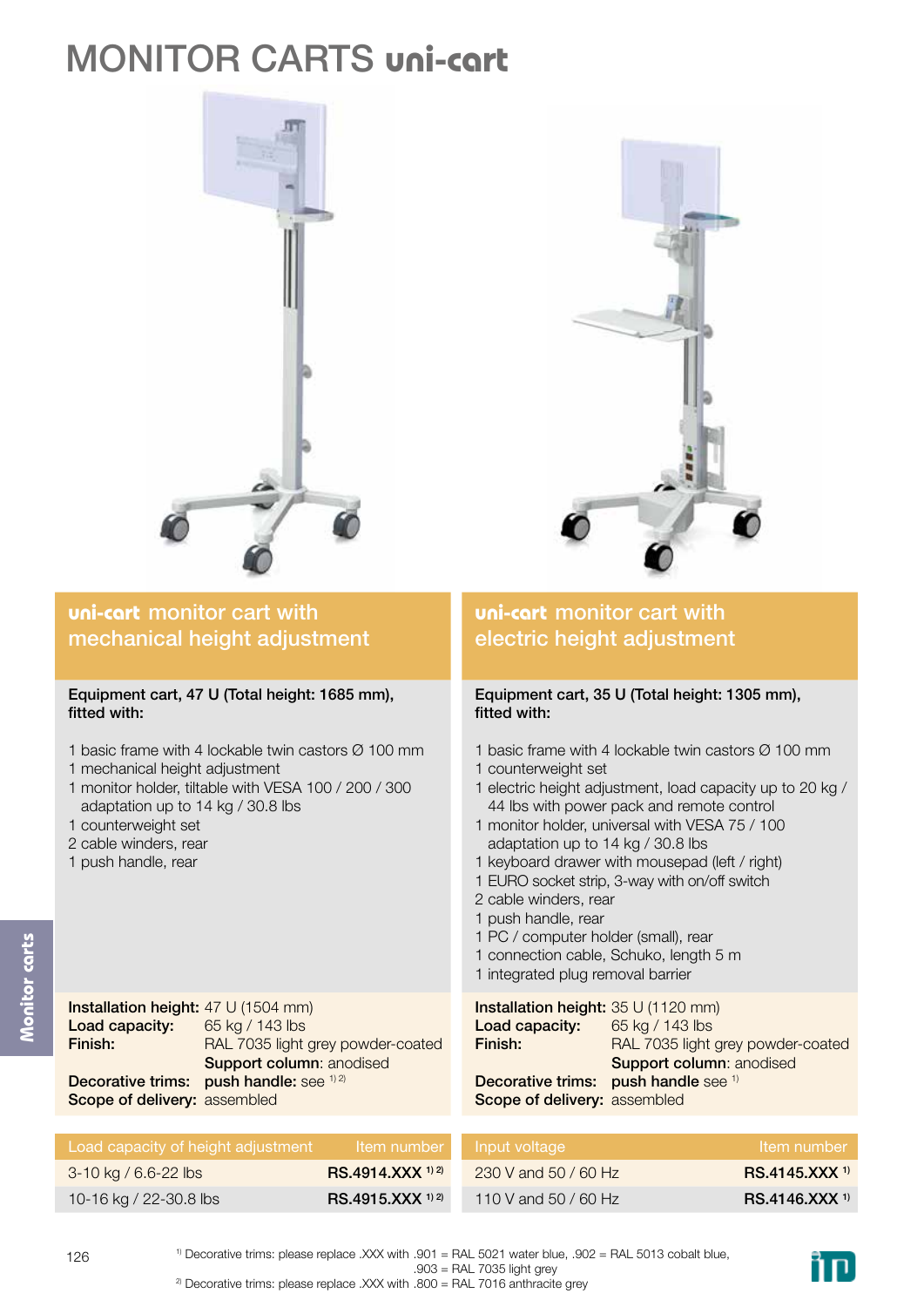# MONITOR CARTS **vexio-cart**



- 1 keyboard drawer with mouse pad (left / right)
- 1 monitor holder, universal with VESA 75/100 adapter, up to 14 kg / 30.8 lbs, and 1 small power pack holder
- 1 push handle, rear
- 2 cable winders, rear
- 1 socket strip, earthed, 3-way with on/off switch
- 2 "Economy" cable ducts, side
- 2 hygiene strips, rear

## **vexio-cart** monitor cart with mechanical height adjustment

## Equipment cart, 23 U (Total height: 933 mm),

- 1 basic frame with 4 locable twin castors Ø 100 mm
- 1 mechanical height adjustment with release pedal
- 1 monitor holder, tiltable with VESA 100 / 200 / 300
- adaptation up tp 14 kg / 30.8 lbs with locators 1 counterweight set
- 2 cable winders, rear
- 1 push handle, rear

Installation height: 35 U (1120 mm) Load capacity: Finish: Decorative trims: push handle: see 1) Scope of delivery: assembled 65 kg / 143 lbs RAL 7035 light grey powder-coated Support column: anodised Installation height: 23 U (736 mm) Load capacity: Finish: Decorative trims: push handle / locators see 1) 2 Scope of delivery: assembled 65 kg / 143 lbs RAL 7035 light grey powder-coated Support column: anodised

| Load capacity of height adjustment | Item number | Load capacity of height adjustment | Item number       |
|------------------------------------|-------------|------------------------------------|-------------------|
| $3-10$ kg / 6.6-22 lbs             | NT.5021.903 | $3-10$ kg / 6.6-22 lbs             | NT.5014.XXX 1) 2) |
| 10-16 kg / 22-35.2 lbs             | NT.5022.903 | 8-14 kg / 17.6-30.8 lbs            | NT.5015.XXX 1) 2) |

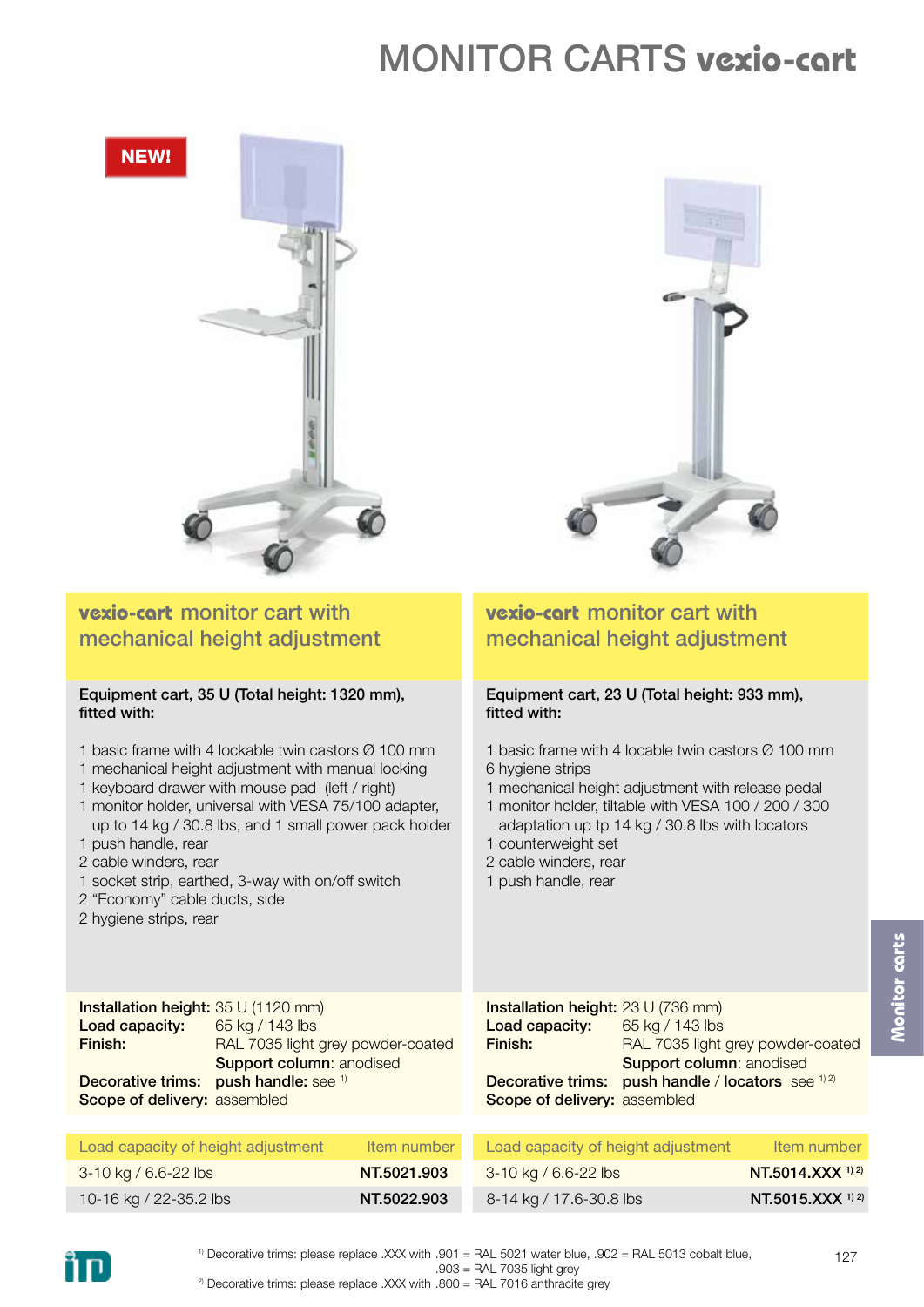# MONITOR CARTS **pro-cart**





## **pro-cart** monitor cart with electric height adjustment

#### Equipment cart, 35 U (Total height: 1332 mm), fitted with:

- 1 basic frame with 4 locable twin castors Ø 100 mm
- 1 electric height adjustment, load capacity up to 20 kg / 44 lbs with power pack and remote control
- 1 shelf with handle, front
- 1 monitor holder, universal, with VESA 75 / 100 adaptation up to 14 kg / 30.8 lbs
- 1 keyboard drawer with mousepad (left / right)
- 1 push handle, rear
- 2 cable winders, rear
- 1 connection cable, Schuko, length 5 m

## **pro-cart** monitor cart with mechanical height adjustment

#### Equipment cart, 48 U (Total height: 1798 mm), fitted with:

- 1 basic frame with 4 locable twin castors  $\varnothing$  125 mm, conductive
- 1 mechanical height adjustment
- 1 monitor holder, tiltable with VESA 100 / 200 / 300 adaptation up to 16 kg / 35.2 lbs
- 1 counterweight set
- 1 push handle, rear
- 2 cable winders, rear

Installation height: 35 U (1120 mm) Load capacity: Finish: Decorative trims: handle and push handle: see 1) Scope of delivery: assembled 80 kg / 176 lbs RAL 7035 light grey powder-coated

Installation height: 48 U (1536 mm) Load capacity: Finish: Decorative trims: push handle: see 1) 2] Scope of delivery: assembled 80 kg / 176 lbs RAL 7035 light grey powder-coated

| Input voltage        | <b>Item number</b>        | Load capacity of height adjustment | Item number       |
|----------------------|---------------------------|------------------------------------|-------------------|
| 230 V and 50 / 60 Hz | PT.5012.XXX <sup>1</sup>  | 3-10 kg / 6.6-22 lbs               | PT.5016.XXX 1) 2) |
| 110 V and 50 / 60 Hz | PT.5017.XXX <sup>1)</sup> | 10-16 kg / 22-35.2 lbs             | PT.5015.XXX 1) 2) |

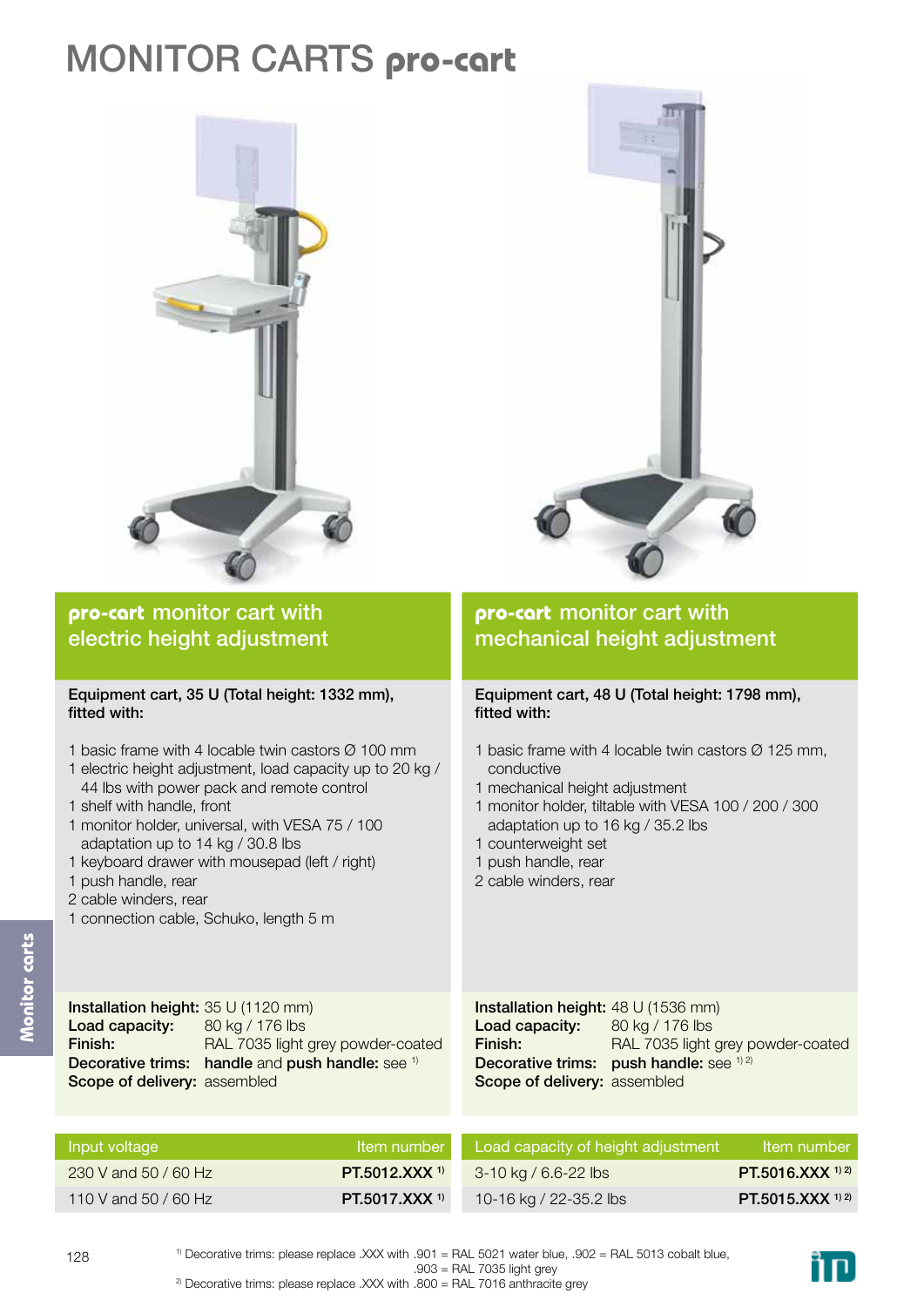# MONITOR CARTS FOR PHILIPS IntelliVue





### **uni-cart** rollstand for Philips IntelliVue MP5-70 / MX400-800

#### Equipment cart, 32 U (Total height: 1265 mm), fitted with:

- 1 basic frame with 4 lockable twin castors Ø 100 mm
- 1 counterweight set
- 1 tilt and swivel unit with Table Top Mount adaptation for Philips IntelliVue MP5-70 / MX400-800 up to 14 kg /30.8 lbs
- 1 vertical holder for "external rack"
- 1 storage basket
- 1 push handle, rear
- 1 integrated plug removal barrier

## **vexio-cart** rollstand for Philips IntelliVue MP5-70 / MX400-800

#### Equipment cart, 25 U (Total height: 1042 mm), fitted with:

- 1 basic frame with 4 lockable twin castors Ø 100 mm
- 1 counterweight set
- 1 tilt and swivel unit with Table Top Mount adaptation for Philips IntelliVue MP5-70 / MX400-800 up to 14 kg /30.8 lbs
- 1 storage basket
- 1 push handle, rear
- 6 hygiene strips

Installation height: 32 U (1024 mm) Load capacity: Finish: Decorative trims: push handle and holder: Scope of delivery: assembled, Philips Table Top Mount is 50 kg / 110 lbs RAL 7035 light grey powder-coated Medium Aqua Accent powder-coated not included in the scope of delivery

| Installation height: 25 U (800 mm) |                                                          |
|------------------------------------|----------------------------------------------------------|
| Load capacity:                     | 65 kg / 143 lbs                                          |
| Finish:                            | RAL 7035 light grey powder-coated                        |
|                                    | Decorative trims: push handle: RAL 7035 light grey       |
|                                    | powder-coated                                            |
|                                    | Scope of delivery: assembled, Philips Table Top Mount is |
|                                    | not included in the scope of delivery                    |

Item number RS.4903.801 Item number NT.5016.903

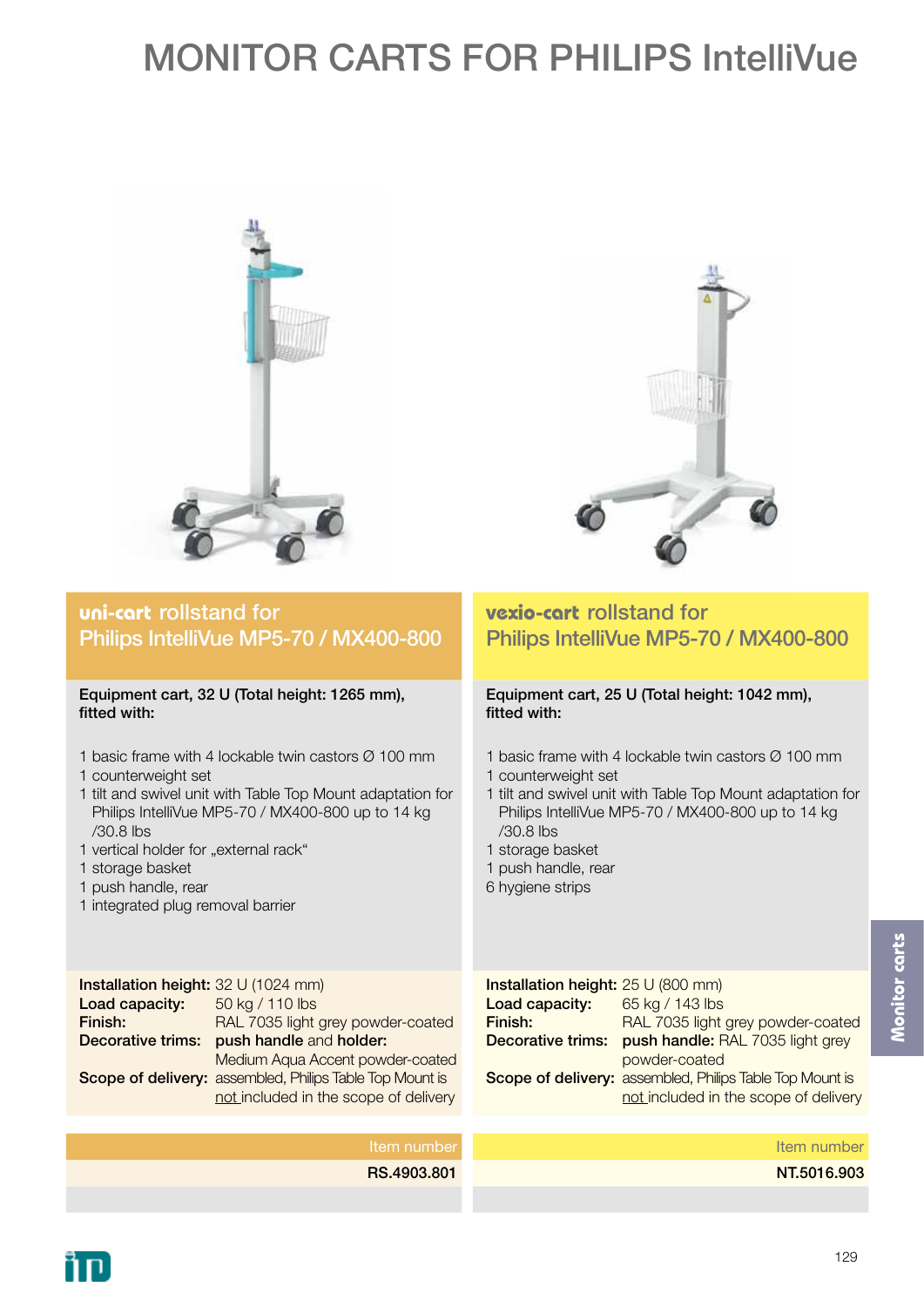# MONITOR CARTS FOR PHILIPS Efficia



**vexio-cart** rollstand for Philips Efficia CM 100 / 120 / 150

Equipment cart, 25 U (Total height: 1042 mm), fitted with:

- 1 basic frame with 4 lockable twin castors Ø 100 mm
- 1 counterweight set
- 1 tilt and swivel unit with Table Top Mount adaptation for Philips Efficia CM100/120/150 up to 14 kg /30.8 lbs
- 1 storage basket
- 1 push handle, rear
- 6 hygiene strips

| Installation height: 25 U (800 mm) |                                                          |
|------------------------------------|----------------------------------------------------------|
| Load capacity:                     | 65 kg / 143 lbs                                          |
| Finish:                            | RAL 7035 light grey powder-coated                        |
| Decorative trims:                  | push handle: RAL 7035 light grey                         |
|                                    | powder-coated                                            |
|                                    | Scope of delivery: assembled, Philips Table Top Mount is |
|                                    | not included in the scope of delivery                    |

Item number

NT.5017.903

ĨП